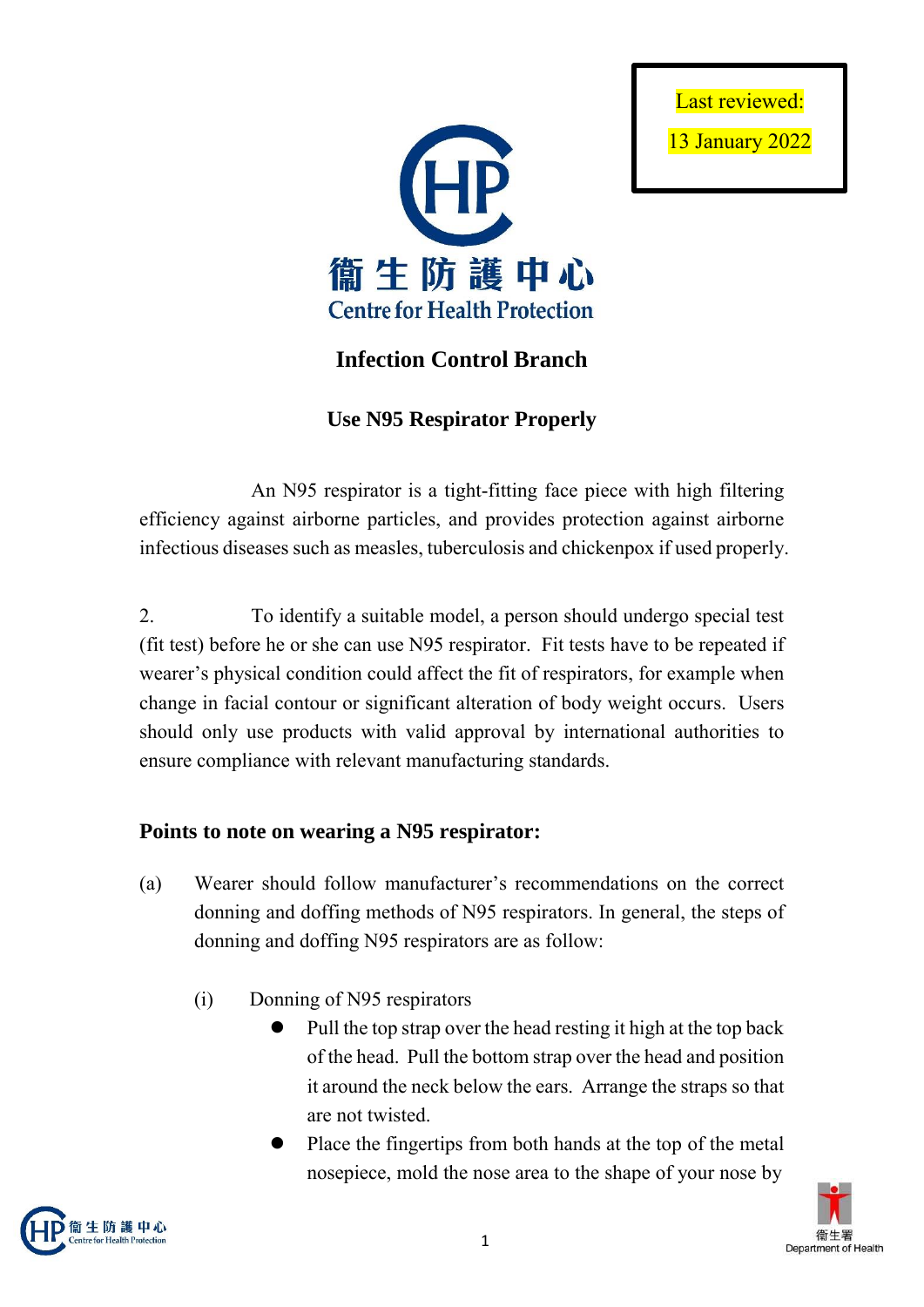pushing inward while moving the fingers down both sides of the nosepiece.

- Perform seal check whenever the respirator is worn.
	- 1. Positive-pressure fit check: place both hands completely over the respirator and exhale sharply. If an outward leakage of air is detected, it indicated that the respirator is not properly worn and the straps should be adjusted.
	- 2. Negative-pressure fit check: place both hands completely over the respirator and inhale sharply. The respirator should be slightly collapsed. If an inward leakage of air is detected, it indicated that the respirator is not properly worn and the straps should be adjusted.
- (ii) Doffing of N95 respirator:
	- Do not touch the surface of the respirator, only hold on to the straps of the respirator.
	- Bend down the head slightly, slowly lift the bottom strap over the head with both hands and place it down.
	- Slowly lift the top strap over the head with both hands and remove the respirator.
	- Grab the straps of the respirator only (Do not touch the surface of the respirator)
	- Discard the respirator in rubbish bin with lid and perform hand hygiene.
- (b) Wearer should perform seal check every time when N95 respirator is worn
- (c) N95 respirators are not designed for children or people with facial hair that lies along the sealing area of a respirator because a proper fit of respirator is difficult to be achieved
- (d) Wearer must perform hand hygiene after touching a used N95 respirator.
- (e) Surgical mask should not be worn over or underneath an N95 respirator.
- (f) Disposable N95 respirators must be discarded after use.
- (g) People with breathing problems should seek advice from doctor before wearing a N95 respirator.